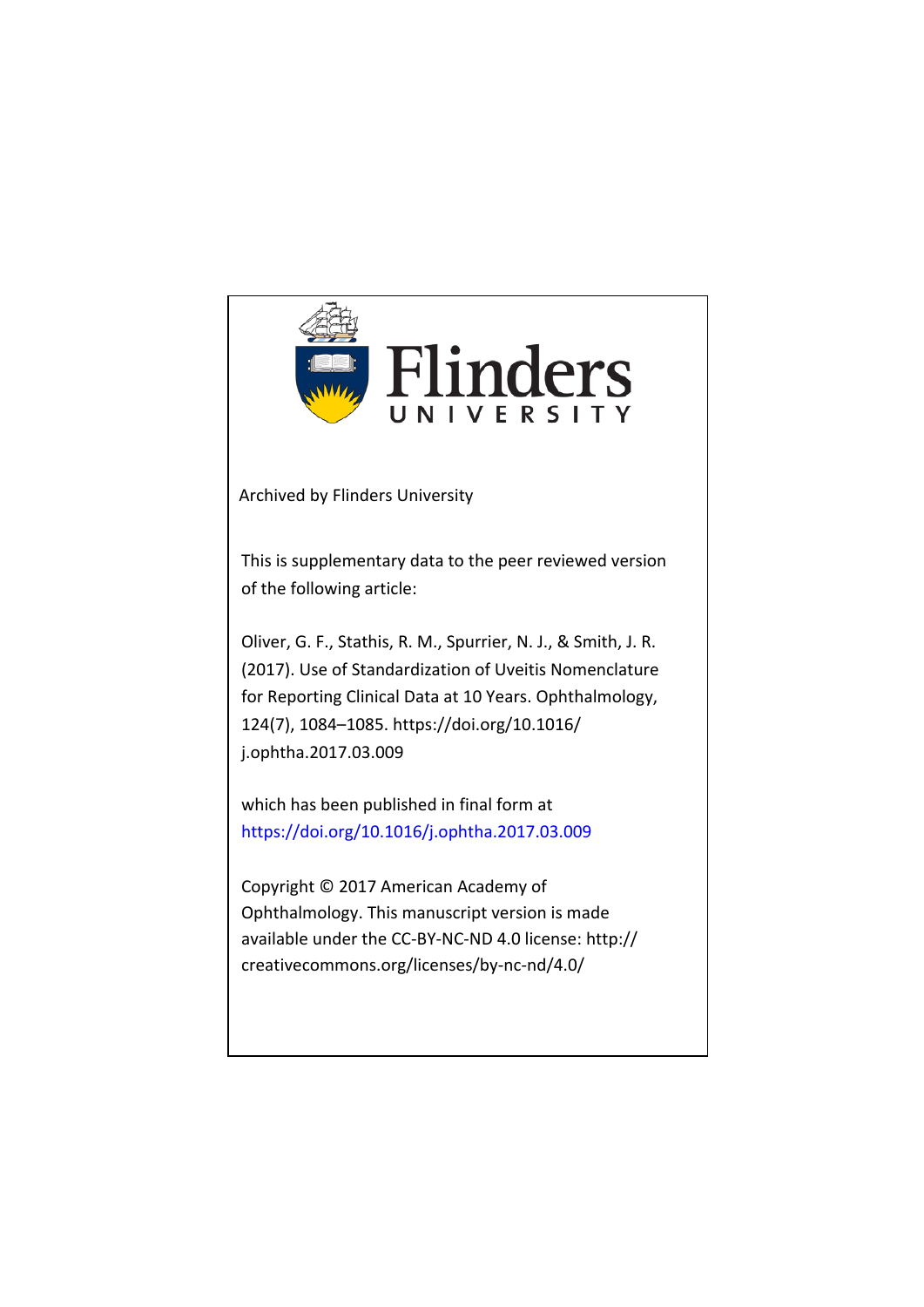| <b>Publication Characteristics</b>                                                | <b>SUN Compliance</b><br>Anatomic Classification of Uveitis (N = 205 articles) |      |                  |      |          |        |  |
|-----------------------------------------------------------------------------------|--------------------------------------------------------------------------------|------|------------------|------|----------|--------|--|
|                                                                                   |                                                                                |      |                  |      |          |        |  |
|                                                                                   | Compliant                                                                      |      | Non-compliant    |      |          |        |  |
|                                                                                   | n                                                                              | $\%$ | n                | $\%$ | $\chi^2$ | p      |  |
| Number of authors                                                                 |                                                                                |      |                  |      |          |        |  |
| $\leq 5$                                                                          | 41                                                                             | 45   | 50               | 55   | 4.61     | 0.1    |  |
| $6 - 10$                                                                          | 56                                                                             | 61   | 36               | 39   |          |        |  |
| $>10$                                                                             | 12                                                                             | 55   | 10               | 45   |          |        |  |
| Number of institutions involved in research                                       |                                                                                |      |                  |      |          |        |  |
| Single center                                                                     | 27                                                                             | 47   | 31               | 53   | 1.42     | 0.2    |  |
| Multiple centers                                                                  | 82                                                                             | 56   | 65               | 44   |          |        |  |
| Number of countries involved in research                                          |                                                                                |      |                  |      |          |        |  |
| Single country                                                                    | 78                                                                             | 54   | 67               | 46   | 0.08     | 0.8    |  |
| Multiple countries                                                                | 31                                                                             | 52   | 29               | 48   |          |        |  |
| Medical specialty of senior author                                                |                                                                                |      |                  |      |          |        |  |
| Uveitis-specialized ophthalmologist                                               | 62                                                                             | 61   | 39               | 39   | 5.40     | 0.02   |  |
| Other                                                                             | 47                                                                             | 45   | 57               | 55   |          |        |  |
| Country of senior author                                                          |                                                                                |      |                  |      |          |        |  |
| <b>United States</b>                                                              | 23                                                                             | 56   | 18               | 44   | 0.18     | 0.7    |  |
| <b>Other</b>                                                                      | 86                                                                             | 52   | 78               | 48   |          |        |  |
| Institution type of senior author                                                 |                                                                                |      |                  |      |          |        |  |
| Hospital                                                                          | 6                                                                              | 38   | 10               | 63   | $\ast$   | 0.3    |  |
| University or research institute                                                  | 97                                                                             | 54   | 82               | 46   |          |        |  |
| Type of study                                                                     |                                                                                |      |                  |      |          |        |  |
| Clinical                                                                          | 92                                                                             | 54   | 79               | 46   | 0.16     | 0.7    |  |
| Translational                                                                     | 17                                                                             | 50   | 17               | 50   |          |        |  |
| Course of clinical study, $n = 170$                                               |                                                                                |      |                  |      |          |        |  |
| Prospective                                                                       | 22                                                                             | 55   | 18               | 45   | 0.05     | 0.8    |  |
| Retrospective                                                                     | 69                                                                             | 53   | 61               | 47   |          |        |  |
| Level of evidence of clinical study, $n = 171$<br>Epidemiological or experimental |                                                                                |      |                  |      |          |        |  |
| study                                                                             | 25                                                                             | 60   | 17               | 40   | 0.73     | 0.4    |  |
| <b>Case Series</b>                                                                | 67                                                                             | 52   | 62               | 48   |          |        |  |
| Primary outcome used in clinical study,<br>$n = 171$                              |                                                                                |      |                  |      |          |        |  |
| Non-therapeutic                                                                   | 66                                                                             | 55   | 54               | 45   | 0.23     | 0.6    |  |
| Interventional                                                                    | 26                                                                             | 51   | 25               | 49   |          |        |  |
| Type of uveitis                                                                   |                                                                                |      |                  |      |          |        |  |
| Homogeneous                                                                       | 54                                                                             | 51   | 52               | 49   | 0.4      | 0.5    |  |
| Heterogeneous                                                                     | 55                                                                             | 56   | 44               | 44   |          |        |  |
| Sample size of clinical study                                                     |                                                                                |      |                  |      |          |        |  |
| $\leq 50$ subjects                                                                | 52                                                                             | 53   | 46               | 47   | 0.25     | 0.9    |  |
| 50-199 subjects                                                                   | 29                                                                             | 56   | 23               | 44   |          |        |  |
| $\geq$ 200 subjects                                                               | 28                                                                             | 51   | 27               | 49   |          |        |  |
| SUN for Reporting Clinical Data citation                                          |                                                                                |      |                  |      |          |        |  |
| Yes                                                                               | 52                                                                             | 78   | 15               | 22   | 23.88    | 0.0001 |  |
| No                                                                                | 57                                                                             | 41   | 81               | 59   |          |        |  |
|                                                                                   | $M_{\rm}$                                                                      | SD   | $\boldsymbol{M}$ | SD   | t        | p      |  |
| Journal impact factor                                                             | 2.80                                                                           | 1.70 | 3.02             | 1.70 | 0.9      | 0.4    |  |
|                                                                                   |                                                                                |      |                  |      |          |        |  |

## Table S2: Associations between compliance with SUN for Reporting Clinical Data<sup>1</sup> *Anatomic Classification of Uveitis*, *Descriptors of Uveitis*, *Reporting of Follow-Up* and *Reporting of Visual Acuity,* and characteristics of publications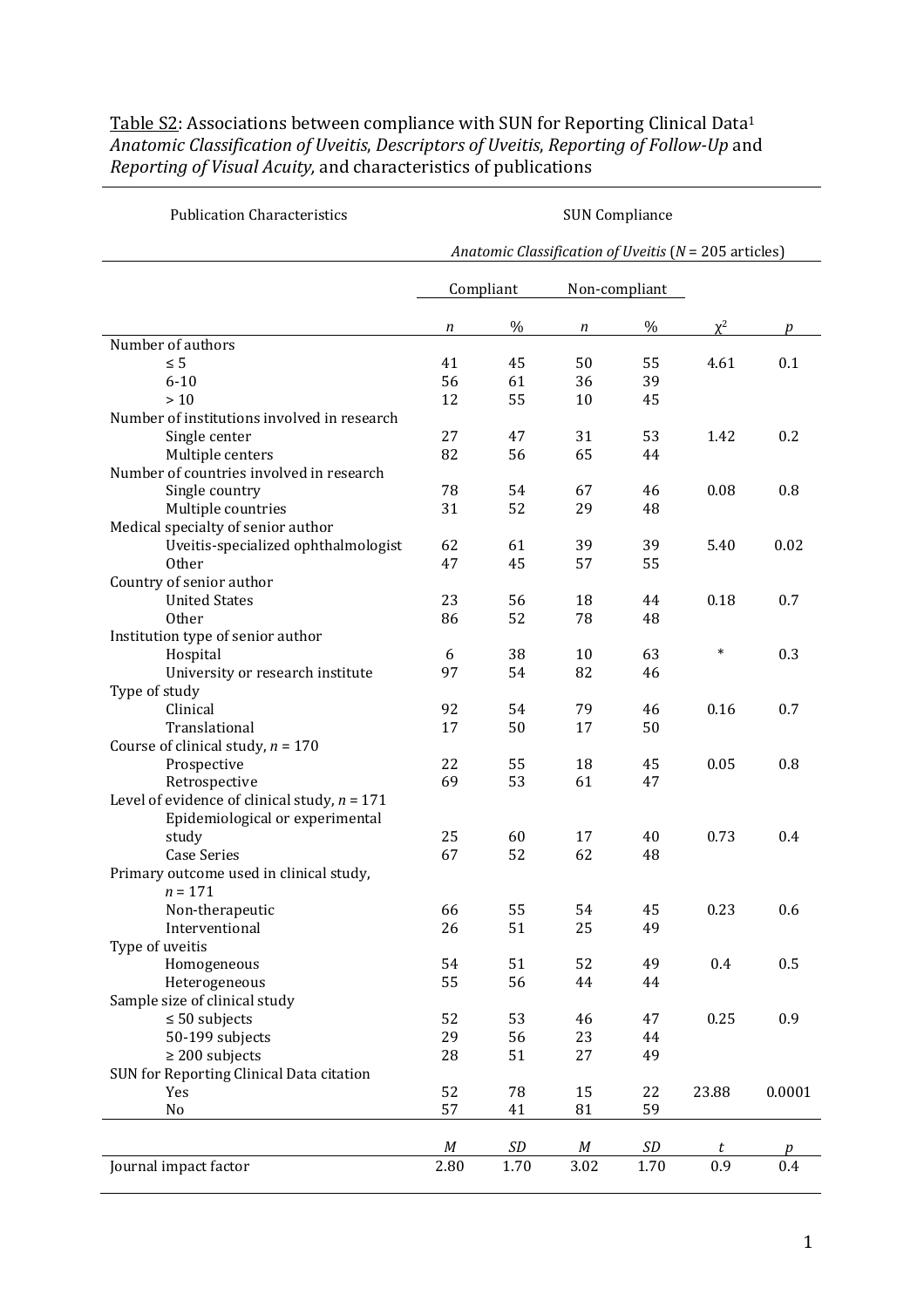|                                                | Descriptors of Uveitis (N = 185 articles) |               |               |           |          |        |
|------------------------------------------------|-------------------------------------------|---------------|---------------|-----------|----------|--------|
|                                                | Compliant                                 |               | Non-compliant |           |          |        |
|                                                | n                                         | $\%$          | n             | $\%$      | $\chi^2$ | p      |
| Number of authors                              |                                           |               |               |           |          |        |
| $\leq 5$                                       | 23                                        | 28            | 60            | 72        | *        | 0.3    |
| $5 - 10$                                       | 27                                        | 33            | 55            | 67        |          |        |
| $>10$                                          | 3                                         | 15            | 17            | 85        |          |        |
| Number of institutions involved in research    |                                           |               |               |           |          |        |
| Single center                                  | 12                                        | 23            | 41            | 77        | $\ast$   | 0.3    |
| Multiple centers                               | 41                                        | 31            | 91            | 69        |          |        |
| Number of countries involved in research       |                                           |               |               |           |          |        |
| Single country                                 | 31                                        | 24            | 97            | 76        | 3.99     | 0.046  |
| Multiple countries                             | 22                                        | 39            | 35            | 61        |          |        |
| Medical specialty of senior author             |                                           |               |               |           |          |        |
| Uveitis-specialized ophthalmologist            | 28                                        | 32            | 60            | 68        | 0.82     | 0.4    |
| <b>Other</b>                                   | 25                                        | 26            | 72            | 74        |          |        |
| Country of senior author                       |                                           |               |               |           |          |        |
| <b>United States</b>                           | 11                                        | 31            | 24            | 69        | 0.16     | 0.7    |
| <b>Other</b>                                   | 42                                        | 28            | 108           | 72        |          |        |
| Institution type of senior author              |                                           |               |               |           |          |        |
| Hospital                                       | 5                                         | 31            | 11            | 69        | $\ast$   | 0.8    |
| University or research institute               | 45                                        | 28            | 116           | 72        |          |        |
| Type of study                                  |                                           |               |               |           |          |        |
| Clinical                                       | 44                                        | 29            | 108           | 71        | $\ast$   | 1.0    |
| Translational                                  | 9                                         | 27            | 24            | 73        |          |        |
| Course of clinical study, $n = 151$            |                                           |               |               |           |          |        |
| Prospective                                    | 10                                        | 31            | 22            | 69        | 0.09     | 0.8    |
| Retrospective                                  | 34                                        | 29            | 85            | 71        |          |        |
| Level of evidence of clinical study, $n = 152$ |                                           |               |               |           |          |        |
| Epidemiological or experimental                |                                           |               |               |           |          |        |
| study                                          | 11                                        | 31            | 24            | 69        | 0.14     | 0.7    |
| Case series                                    | 33                                        | 28            | 84            | 72        |          |        |
| Primary outcome used in clinical study,        |                                           |               |               |           |          |        |
| $n = 152$                                      |                                           |               |               |           |          |        |
| Non-therapeutic                                | 30                                        | 29            | 74            | 71        | 0.002    | 1.0    |
| Interventional                                 | 14                                        | 29            | 34            | 71        |          |        |
| Type of uveitis                                |                                           |               |               |           |          |        |
| Homogeneous                                    | 37                                        | 37            | 63            | 63        | 7.4      | 0.006  |
| Heterogeneous                                  | 16                                        | 19            | 69            | 81        |          |        |
| Sample size of clinical study                  |                                           |               |               |           |          |        |
| < 50 subjects                                  | 29                                        | 32            | 62            | 68        | 1.12     | 0.6    |
| 50-199 subjects                                | 11                                        | 23            | 36            | 77        |          |        |
| $\geq$ 200 subjects                            | 13                                        | 28            | 34            | 72        |          |        |
| SUN for Reporting Clinical Data citation       |                                           |               |               |           |          |        |
| Yes                                            | 32                                        | 52            | 29            | 48        | 25.24    | 0.0001 |
| No                                             | 21                                        | 17            | 103           | 83        |          |        |
|                                                |                                           |               |               |           |          |        |
|                                                | $\cal M$                                  | $\mathit{SD}$ | M             | $\cal SD$ | t        | p      |
| Journal impact factor                          | 3.17                                      | 2.07          | 2.77          | 1.61      | 1.39     | 0.2    |
|                                                |                                           |               |               |           |          |        |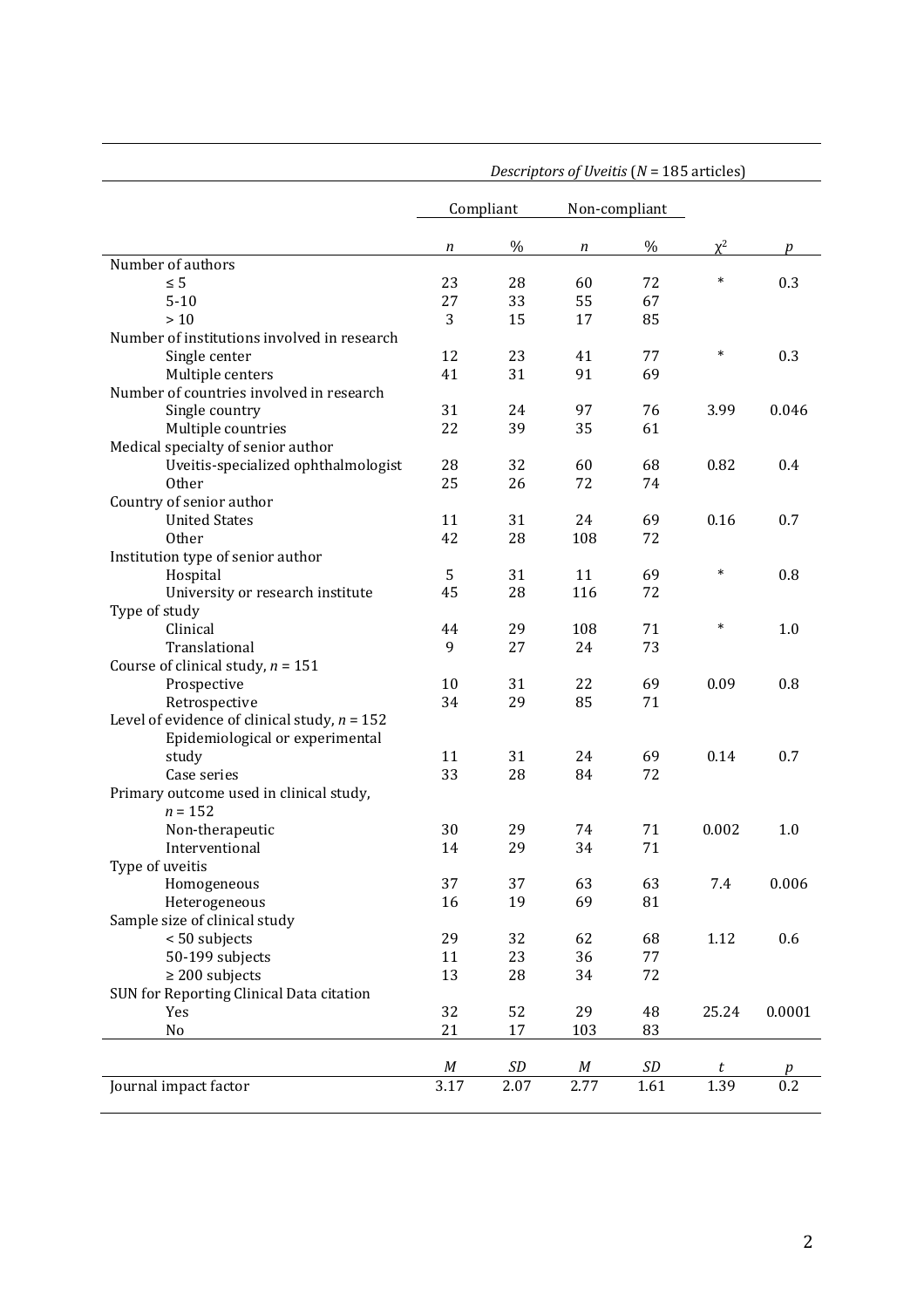|                                                | <i>Reporting of Follow-Up</i> ( $N = 105$ articles) |                          |                          |                          |          |       |
|------------------------------------------------|-----------------------------------------------------|--------------------------|--------------------------|--------------------------|----------|-------|
|                                                | Compliant                                           |                          | Non-compliant            |                          |          |       |
|                                                | $\boldsymbol{n}$                                    | $\%$                     | n                        | $\%$                     | $\chi^2$ | р     |
| Number of authors                              |                                                     |                          |                          |                          |          |       |
| $\leq 5$                                       | 29                                                  | 49                       | 30                       | 51                       | $\ast$   | 1.0   |
| $6 - 10$                                       | 19                                                  | 51                       | 18                       | 49                       |          |       |
| $>10$                                          | 5                                                   | 56                       | $\overline{4}$           | 44                       |          |       |
| Number of institutions involved in research    |                                                     |                          |                          |                          |          |       |
| Single center                                  | 17                                                  | 47                       | 19                       | 53                       | 0.23     | 0.6   |
| Multiple centers                               | 36                                                  | 52                       | 33                       | 48                       |          |       |
| Number of countries involved in research       |                                                     |                          |                          |                          |          |       |
| Single country                                 | 41                                                  | 51                       | 40                       | 49                       | 0.003    | 1.0   |
| Multiple countries                             | 12                                                  | 50                       | 12                       | 50                       |          |       |
| Medical specialty of first author              |                                                     |                          |                          |                          |          |       |
| Uveitis-specialized ophthalmologist            | 29                                                  | 54                       | 25                       | 46                       | 0.46     | 0.5   |
| <b>Other</b>                                   | 24                                                  | 47                       | 27                       | 53                       |          |       |
| Country of senior author                       |                                                     |                          |                          |                          |          |       |
| <b>United States</b>                           | 16                                                  | 67                       | 8                        | 33                       | $\ast$   | 0.1   |
| <b>Other</b>                                   | 37                                                  | 46                       | 44                       | 54                       |          |       |
| Institution type of senior author              |                                                     |                          |                          |                          |          |       |
| Hospital                                       | 4                                                   | 50                       | 4                        | 50                       | $\ast$   | 1.0   |
| University or research institute               | 45                                                  | 49                       | 47                       | 51                       |          |       |
| Type of study                                  |                                                     |                          |                          |                          |          |       |
| Clinical                                       | 53                                                  | 50                       | 52                       | 50                       |          |       |
| Translational                                  | $\overline{\phantom{a}}$                            | $\overline{\phantom{a}}$ | $\overline{\phantom{a}}$ | $\overline{\phantom{a}}$ |          |       |
| Course of clinical study, $n = 105$            |                                                     |                          |                          |                          |          |       |
| Prospective                                    | 16                                                  | 84                       | 3                        | 16                       | $\ast$   | 0.002 |
| Retrospective                                  | 37                                                  | 43                       | 49                       | 57                       |          |       |
| Level of evidence of clinical study, $n = 105$ |                                                     |                          |                          |                          |          |       |
| Epidemiological or experimental                | 17                                                  | 77                       | 5                        | 23                       | $\ast$   | 0.007 |
| study                                          | 36                                                  |                          |                          | 57                       |          |       |
| <b>Case Series</b>                             |                                                     | 43                       | 47                       |                          |          |       |
| Primary outcome used in clinical study,        |                                                     |                          |                          |                          |          |       |
| $n = 105$                                      |                                                     |                          |                          |                          |          |       |
| Non-therapeutic                                | 23                                                  | 40                       | 35                       | 60                       | 6.07     | 0.01  |
| Interventional                                 | 30                                                  | 64                       | $17\,$                   | 36                       |          |       |
| Type of uveitis                                | 23                                                  |                          |                          |                          |          |       |
| Homogeneous                                    |                                                     | 40                       | 35                       | 60                       | 6.07     | 0.01  |
| Heterogeneous                                  | 30                                                  | 64                       | 17                       | 36                       |          |       |
| Sample size of clinical study                  |                                                     |                          |                          |                          | $\ast$   |       |
| < 50 subjects                                  | 35                                                  | 46                       | 41                       | 54                       |          | 0.2   |
| 50-199 subjects                                | 10                                                  | 56                       | 8                        | 44                       |          |       |
| $\geq$ 200 subjects                            | 8                                                   | 73                       | 3                        | 27                       |          |       |
| SUN for Reporting Clinical Data citation       |                                                     |                          |                          |                          |          |       |
| Yes                                            | 29                                                  | 71                       | 12                       | 29                       | 11.04    | 0.001 |
| No                                             | 24                                                  | 38                       | 40                       | 63                       |          |       |
|                                                | M                                                   | SD                       | M                        | SD                       | $\it t$  | p     |
| Journal impact factor                          | 2.95                                                | 1.90                     | 2.27                     | 1.15                     | 2.16     | 0.03  |
|                                                |                                                     |                          |                          |                          |          |       |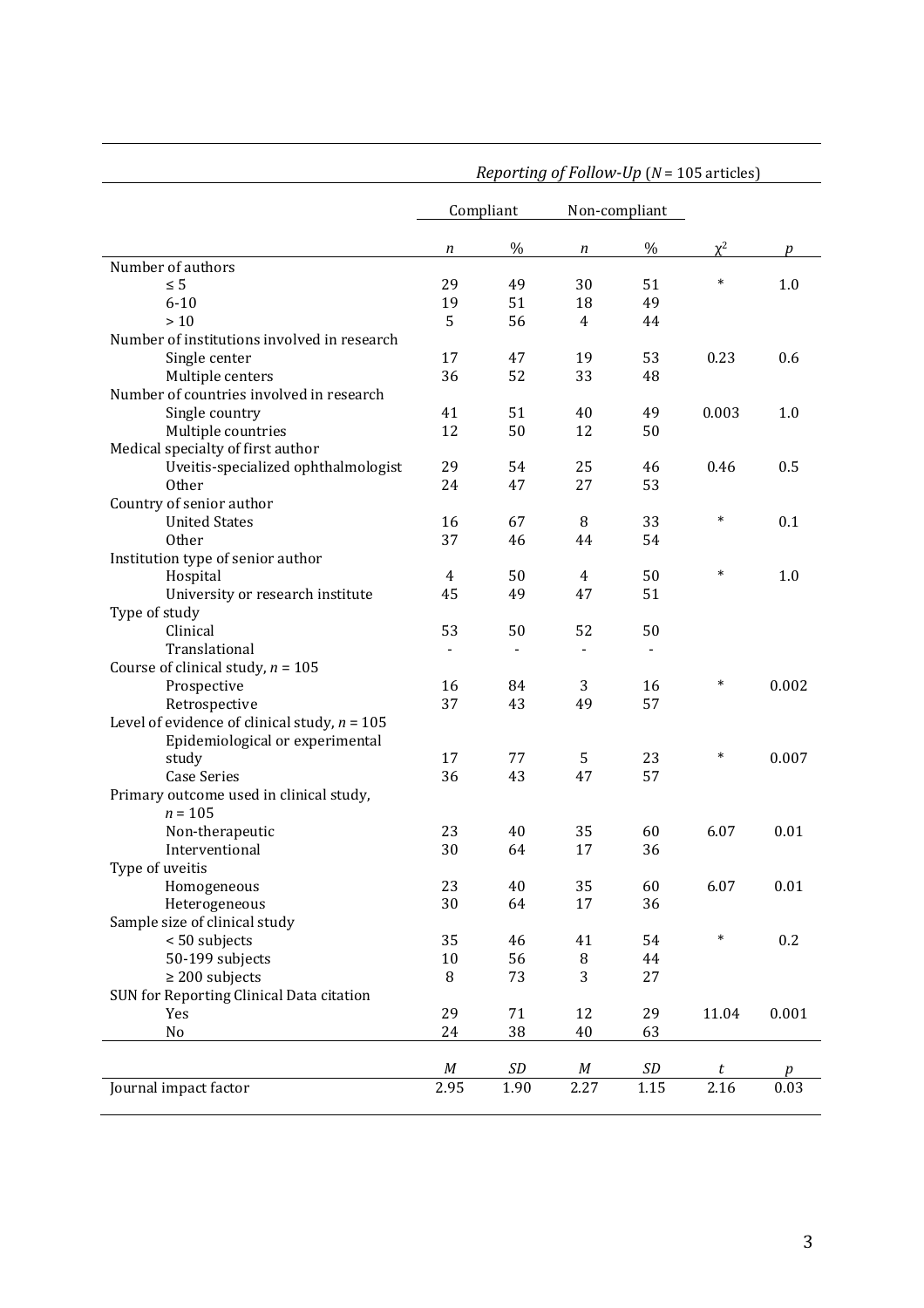|                                                | Reporting of Visual Acuity ( $N = 107$ articles) |                |                |                          |          |        |
|------------------------------------------------|--------------------------------------------------|----------------|----------------|--------------------------|----------|--------|
|                                                | Compliant                                        |                | Non-compliant  |                          |          |        |
|                                                | n                                                | %              | n              | $\%$                     | $\chi^2$ | р      |
| Number of authors                              |                                                  |                |                |                          |          |        |
| $\leq 5$                                       | 8                                                | 14             | 50             | 86                       | $\ast$   | 0.5    |
| $6 - 10$                                       | 9                                                | 23             | 31             | 78                       |          |        |
| $>10$                                          | $\overline{2}$                                   | 22             | 7              | 78                       |          |        |
| Number of institutions involved in research    |                                                  |                |                |                          |          |        |
| Single center                                  | 6                                                | 17             | 30             | 83                       | $\ast$   | 1.0    |
| Multiple centers                               | 13                                               | 18             | 58             | 82                       |          |        |
| Number of countries involved in research       |                                                  |                |                |                          |          |        |
| Single country                                 | 17                                               | 20             | 68             | 80                       | $\ast$   | 0.4    |
| Multiple countries                             | $\overline{2}$                                   | 9              | 20             | 91                       |          |        |
| Medical specialty of first author              |                                                  |                |                |                          |          |        |
| Uveitis-specialized ophthalmologist            | 12                                               | 22             | 43             | 78                       | $\ast$   | 0.3    |
| Other                                          | $\overline{7}$                                   | 13             | 45             | 87                       |          |        |
| Country of senior author                       |                                                  |                |                |                          |          |        |
| <b>United States</b>                           | 6                                                | 23             | 20             | 77                       | $\ast$   | 0.4    |
| <b>Other</b>                                   | 13                                               | 16             | 68             | 84                       |          |        |
| Institution type of senior author              |                                                  |                |                |                          |          |        |
| Hospital                                       | $\overline{2}$                                   | 29             | 5              | 71                       | $\ast$   | 0.3    |
| University or research institute               | 14                                               | 15             | 80             | 85                       |          |        |
| Type of study                                  |                                                  |                |                |                          |          |        |
| Clinical                                       | 19                                               | 18             | 88             | 83                       |          |        |
| Translational                                  | $\blacksquare$                                   | $\blacksquare$ | $\blacksquare$ | $\overline{\phantom{a}}$ |          |        |
| Course of clinical study, $n = 106$            |                                                  |                |                |                          |          |        |
| Prospective                                    | 6                                                | 32             | 13             | 68                       | $\ast$   | 0.1    |
| Retrospective                                  | 13                                               | 15             | 74             | 85                       |          |        |
| Level of evidence of clinical study, $n = 106$ |                                                  |                |                |                          |          |        |
| Epidemiological or experimental                |                                                  |                |                |                          |          |        |
| study                                          | 9                                                | 56             | $\overline{7}$ | 44                       | $\ast$   | 0.0001 |
| Case series                                    | 10                                               | 11             | 80             | 89                       |          |        |
| Primary outcome used in clinical study,        |                                                  |                |                |                          |          |        |
| $n = 106$                                      |                                                  |                |                |                          |          |        |
| Non-therapeutic                                | 11                                               | 16             | 56             | 84                       | *        | 0.6    |
| Interventional                                 | $\, 8$                                           | 21             | 31             | 79                       |          |        |
| Type of uveitis                                |                                                  |                |                |                          |          |        |
| Homogeneous                                    | 8                                                | 14             | 48             | 86                       | *        | 0.4    |
| Heterogeneous                                  | 11                                               | 22             | 40             | 78                       |          |        |
| Sample size of clinical study                  |                                                  |                |                |                          |          |        |
| < 50 subjects                                  | 8                                                | 10             | 70             | 90                       | $\ast$   | 0.0001 |
| 50-199 subjects                                | 6                                                | 27             | 16             | 73                       |          |        |
| $\geq$ 200 subjects                            | 5                                                | 71             | 2              | 29                       |          |        |
| SUN for Reporting Clinical Data citation       |                                                  |                |                |                          |          |        |
| Yes                                            | 12                                               | 31             | 27             | 69                       | $\ast$   | 0.02   |
| No                                             | $\boldsymbol{7}$                                 | 10             | 61             | 90                       |          |        |
|                                                |                                                  |                |                |                          |          |        |
|                                                | $\cal M$                                         | $\emph{SD}$    | M              | SD                       | t        | p      |
| Journal impact factor                          | 3.28                                             | 1.67           | 2.49           | 1.45                     | 2.05     | 0.04   |

\* For analyses in which at least one cell count is less than or equal to 10, Fisher's exact tests are reported.